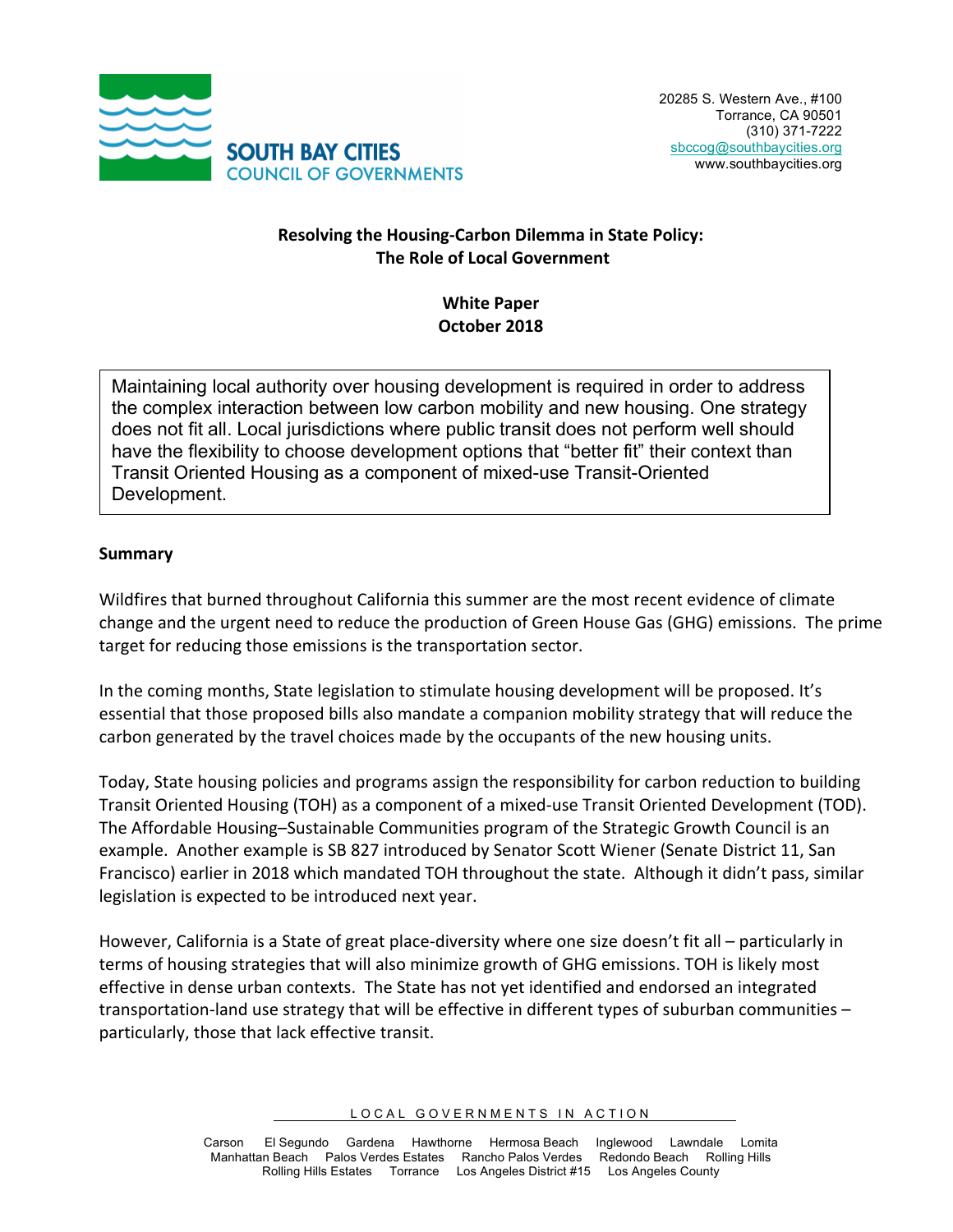The South Bay cities are one such example. They form a sub-region in the southwest portion of Los Angeles County. The 15 incorporated cities plus portions of both the City and County of Los Angeles house about 1 million residents. Most of the South Bay cities were settled in the early 20<sup>th</sup> Century and, much like other suburban regions of California, they grew dramatically in the immediate post-war period. The result of this growth was a dense, relatively low-rise suburban form where almost no vacant parcels remained after about 1970.

Despite being a dense suburban region, the South Bay transit service is poor, bus ridership is lower than the County average and rail infrastructure is nominal with only marginal additions planned through 2035. The assumption that a significant percentage of the residents of TOH will use transit to decrease personal trips and carbon vehicle miles travelled will not work for this sub-region. Rather, a state mandate to build TOH in the South Bay, without substantial expansion of existing transit service, and perhaps not even then, will increase congestion near development sites rather than reduce GHG emissions. 

Minimizing GHG emissions requires an approach that is more customized to the sub-regional context based on knowledge of the interaction between development patterns, travel patterns and travel mode choices. Only local planners have the tools to evaluate and implement the resulting strategy.

Since 2003, the South Bay Cities Council of Government (SBCCOG) has been conducting a research and demonstration program focused on the nexus of land use and transportation strategies for reducing GHG emissions. That program produced data unique to the South Bay which were synthesized into the Sustainable South Bay Strategy (SSBS) that was adopted by the SBCCOG Board in October, 2010. The Land Use and Transportation chapter of the SBCCOG's 2018 Sub-Regional Climate Action Plan provided the policies and procedures to implement the SBSS.

Essentially the strategy will develop housing in close proximity to dense clusters of destinations found in neighborhood centers, with walking and short range zero emission vehicles and personal mobility devices carrying most of the trips. Housing will replace underperforming retail strips. This is called Neighborhood Oriented Housing as one component of a larger strategy of Neighborhood Oriented Development.

When authorizing the location of and conditions for meeting state housing mandates and satisfying grant criteria, local jurisdictions should have the option to choose Transit-Oriented Housing and Transit-Oriented Development, Neighborhood-Oriented Housing and Neighborhood-Oriented Development, or some other adopted strategy that minimizes GHG emissions.

These themes are expanded in the remainder of this White Paper.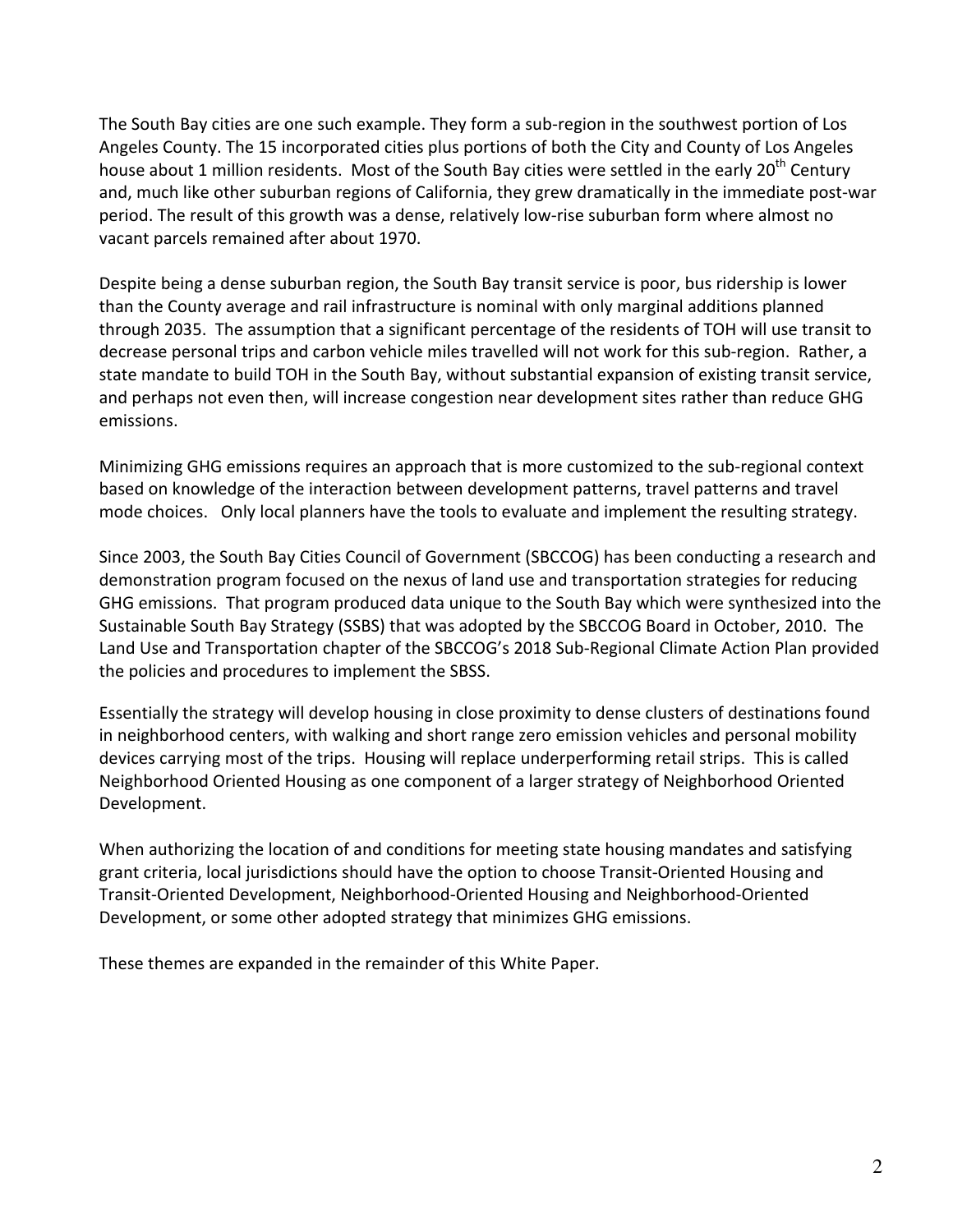#### **Problem**

The SBCCOG understands the critical need for more housing throughout the State, affordable housing in particular. Lack of workforce housing is one source of the existing traffic congestion which is straining our transportation infrastructure, damaging the economy, reducing quality of life and generating GHG emissions and air pollutants.

In addition to addressing the housing crisis, both the SBCCOG and the State are concerned with the climate crisis which is threatening water supply, causing wild fires, resulting in deaths from extreme heat, and forcing coastal cities to adapt to rising sea levels.

As a leader in the global community combating climate change, the State has asked cities to reduce GHG emissions by 40% below 1990 levels before 2030. Transportation generates about 45% of each city's emissions, so aggressive policies for moving toward zero emission mobility are essential to meeting the goals.

Housing-needs statewide have been forecast in the range of 3.5 million homes by 2025; to be achieved by building 500,000 dwelling units per year for each of the next 7 years. The challenge will be building that volume of housing while minimizing the carbon emissions generated by the new occupants which could total as many as 50 billion travel miles annually by 2025.

The State's established response to the housing-carbon relationship is policies and programs that concentrate private investment and public funding on building new units at high densities adjacent to rail infrastructure or "quality" bus transit corridors. This is referred to as Transit-Oriented Housing (TOH) which is often part of a mixed-use Transit-Oriented development (TOD).

As practiced, TOH/TOD is largely "faith-based." Policies fail to include carbon targets (for example, some percentage of zero emission VMT within 3 years) or specific carbon reduction policies (like parking maximums). Performance is seldom evaluated. While wishing for favorable results from the TOH strategy, alternative policies and programs are not being developed and demonstrated.

#### **Transit-Oriented Housing: Dense Housing Adjacent to Transit Corridors**

The dominance of the TOH strategy raises three concerns.

1. Traditional transit (publicly subsidized fixed route, fixed schedule, "shared" service) is most effective in dense urban places where density makes transit feasible and transit makes density livable. Transit-Oriented Housing will have limited effectiveness reducing the GHG emissions in most suburban regions of the state where transit service tends to be thin and where there is little political support for increasing density.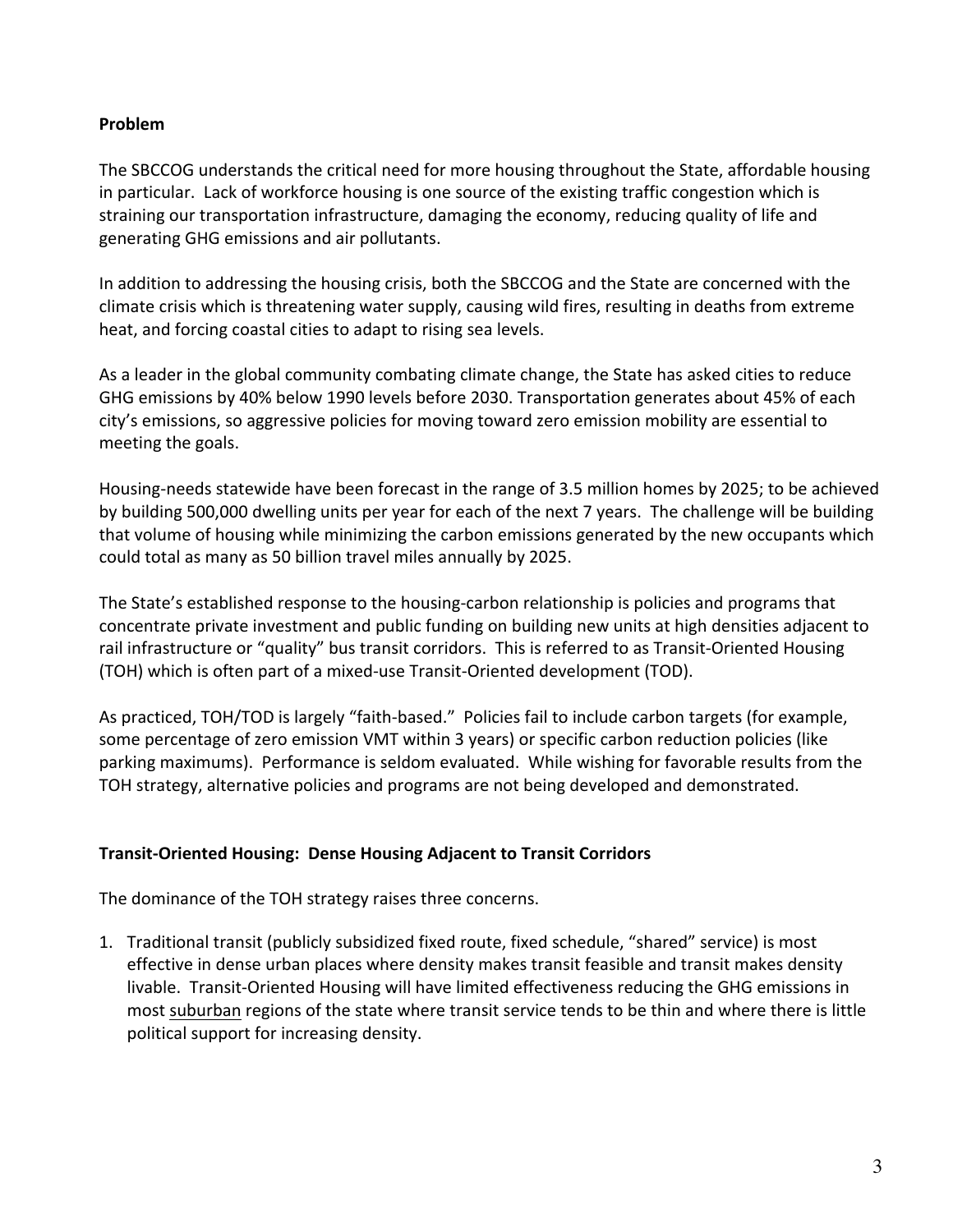2. Transit ridership is declining nationally including in Los Angeles County where even with an aggressive rail construction program, system ridership overall is down and bus ridership is lower than it was in 2008. Most significantly, a 2018 study by UCLA into the reasons for declining transit ridership in LA County found that "the most significant factor is increased motor vehicle access, particularly among low-income households that have traditionally supplied the region with its most frequent and reliable transit users." (Falling Transit Ridership, California and Southern California, UCLA Institute of Transportation Studies, Manville, Taylor and Blumenberg, January, 2018, prepared for SCAG)

In other words, even the transit-dependent community which provides the core demand for public transit will abandon the service as soon as it can get access to a private automobile. The majority of people no matter their income, simply prefer door to door, on-demand service over scheduled route service even when those trips are 83% publicly subsidized, as they are in Los Angeles County.

3. Traditional public transit is bound to change in the future, perhaps dramatically in the coming decade. New competing mobility devices and services are emerging and being deployed, including ride hailing, e-scooter rentals, e-bikes and more. Within a few years automated vehicles will provide effective competition to the vitality and perhaps even the viability of traditional public transit. It may be that the system of fixed route, fixed schedule transit may not produce enough mode share for long enough to justify building houses, with a 50 to 100 year life adjacent to those routes.

One question is whether there is a land use and transportation strategy by which new housing will "outperform" TOH, at least in some circumstances?

#### **Housing Development as a Companion to Fleet Electrification**

Fleet electrification is the primary carbon containment strategy being pursued by the State. The California Air Resources Board (CARB) provides cash rebates to purchasers of qualified electric vehicles and the California Energy Commission (CEC) is investing in electric charging in order to provide the fueling infrastructure.

As discussed at Governor Brown's International Climate Action Summit on September, 2018, sales of zero emission vehicles have fallen behind the targets established to reach carbon reduction goals. Current policies and programs are simply not as effective as they need to be. In reaction, CARB is considering increasing the "clean air vehicle" subsidy from \$2,500 per vehicle to \$4,000, to further stimulate the EV market and to compensate for the diminishing federal tax rebate.

Unlike the mutually reinforcing relationship between housing and transit, there is no recognized land use strategy that mutually reinforces ZEV adoption. A land use component to complement the mobility component has not yet been identified  $-$  until now.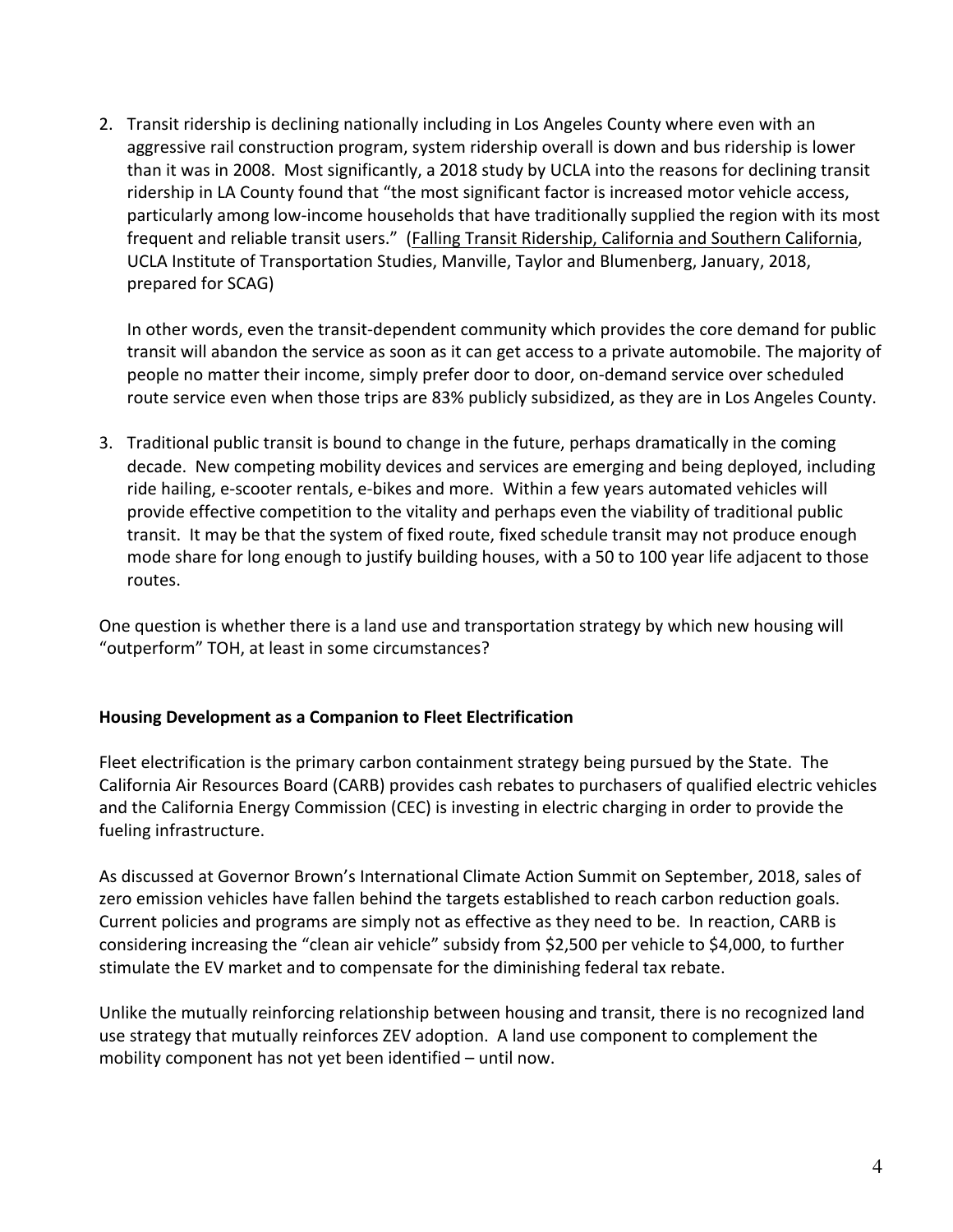### **Neighborhood-Oriented Housing and Electric Vehicles**

The SBCCOG has been conducting a research and demonstration (R&D) program since 2003. It produced a land use strategy that forms a virtuous cycle with fleet electrification, and it was adopted by the Board in 2010. We refer to this as the Neighborhood-Oriented Housing (NOH) component of a larger Neighborhood Oriented Development (NOD) strategy.

The land use strategy would redevelop underperforming commercial strips into housing, made possible by migrating retail and other destination types (e.g., job sites, schools, government offices) into a new form of an old idea, the *neighborhood center*. These centers will be designated by each city based on the existing density and mix of destinations; and each center will include a technology component that will add virtual access to the physical. The idea is to use all possible means to bring many destinations to within walking of every household.

Our R&D program found that 70% of the trips taken in the South Bay are 3 miles or less. Demand for trips that are too long to walk and too short for transit has been discovered by commercial interests as a rich market niche for small zero emission vehicles specialized for short trips and slow speeds. The current e-scooter phenomenon validates the findings from our survey research supported by the NEV and BEV demonstrations. We refer to this as the "zero emission multi-modal mobility strategy."

Those small vehicles and devices are the least expensive options on the market and so are extremely cost-effective for consumers. As important, the new mobility options do not require very large government capital investments nor operations and maintenance subsidies. In general, this strategy would lower the cost of mobility to society. In addition, the small vehicle volume and slow speeds contribute to improved safety for cyclists and pedestrians.

The SBCCOG completed a Sub-Regional Climate Action Plan with a chapter on land use and transportation in 2018. It translates the land use and transportation strategy from 2010 into implementation policies and projects.

# **Suggestions**

In order to broaden State housing policies to include alternatives to TOH, new legislative language will be needed and program guidelines revised. The following are high level suggestions for crafting a neighborhood focus instead of solely a transit focus.

Characteristics of cities adopting the neighborhood approach include:

A designated neighborhood center which over time will become a relatively small but dense, destination-rich location, the equivalent of a neighborhood business district. The SBCCOG has developed a methodology for planning neighborhood centers. They should be developed in conjunction with existing or future residential corridors.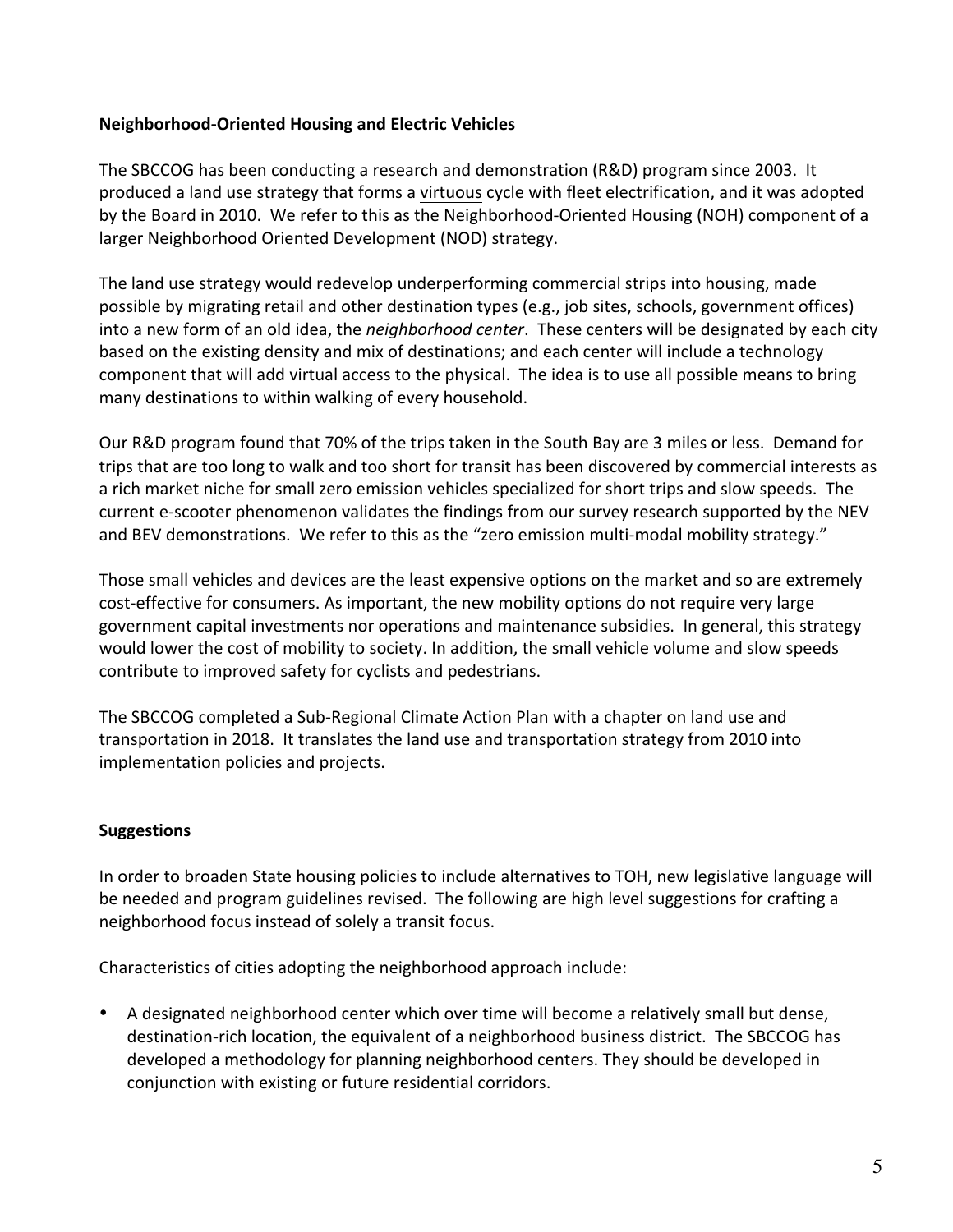- Re-zoned commercial strips for redevelopment into housing. A precursor to the rezoning would be a study similar to SCAG's collaboration with the Orange County Business Council, "Retail Land Use in Orange County: An Examination of Future Potential," April, 2018.
- Designated "local travel networks" that will accommodate pedal technologies, e-bikes, Segways, neighborhood electric vehicles, e-scooters, and more. This represents the next generation of "complete streets" which today are limited to bicycle, transit and pedestrian modes rather than the multi-modal mobility that is needed. The SBCCOG has a Caltrans grant to develop a feasibility plan for a local travel network; this plan and its implementation should be monitored and evaluated in terms of its impact on zero emission multi-modal use and street congestion.
- Parking plan to accommodate the vehicles, whether owned or shared, that use the "local travel network".
- Wide spread deployment of public electric charging, especially relatively low cost Level 1 service.
- Smart city technology and applications, especially those that create virtual access available through neighborhood centers.

State programs could be offered to help cities plan and develop those characteristics.

State policies for facilitating NOH include:

- Reconcile the planning approaches and goals associated with the Land Use and Transportation Chapter of Climate Action Plans with the Sustainable Communities Strategy Chapter of the Regional Transportation Plan. Both deal with the interplay between land use and transportation, however the CAP lends itself to sub-regional customization. SCAG's "policy growth forecast" in the 2016 RTP was based on TOD and TOH absent other strategies such as NOH and NOD that fits the South Bay context more effectively.
- Ask housing developers to present a reasonable argument for how their development will meet whatever target for ZE VMT that the state imposes on new housing, regardless of the strategy followed.
- Increase the CVRP and expand it by making low cost vehicles such as NEVs eligible for the maximum subsidy. This will be far more cost-effective than increasing the subsidy from \$2,500 to \$4,000 per vehicle
- Fund or otherwise support sub-regional development of fiber networks capable of delivering gig/sec speeds to every government facility, public school, library and neighborhood center.
- Require NEV sharing in multi-family buildings above a threshold size.
- Impose parking maximums on new housing developments and extensive electric charging infrastructure in parking areas.